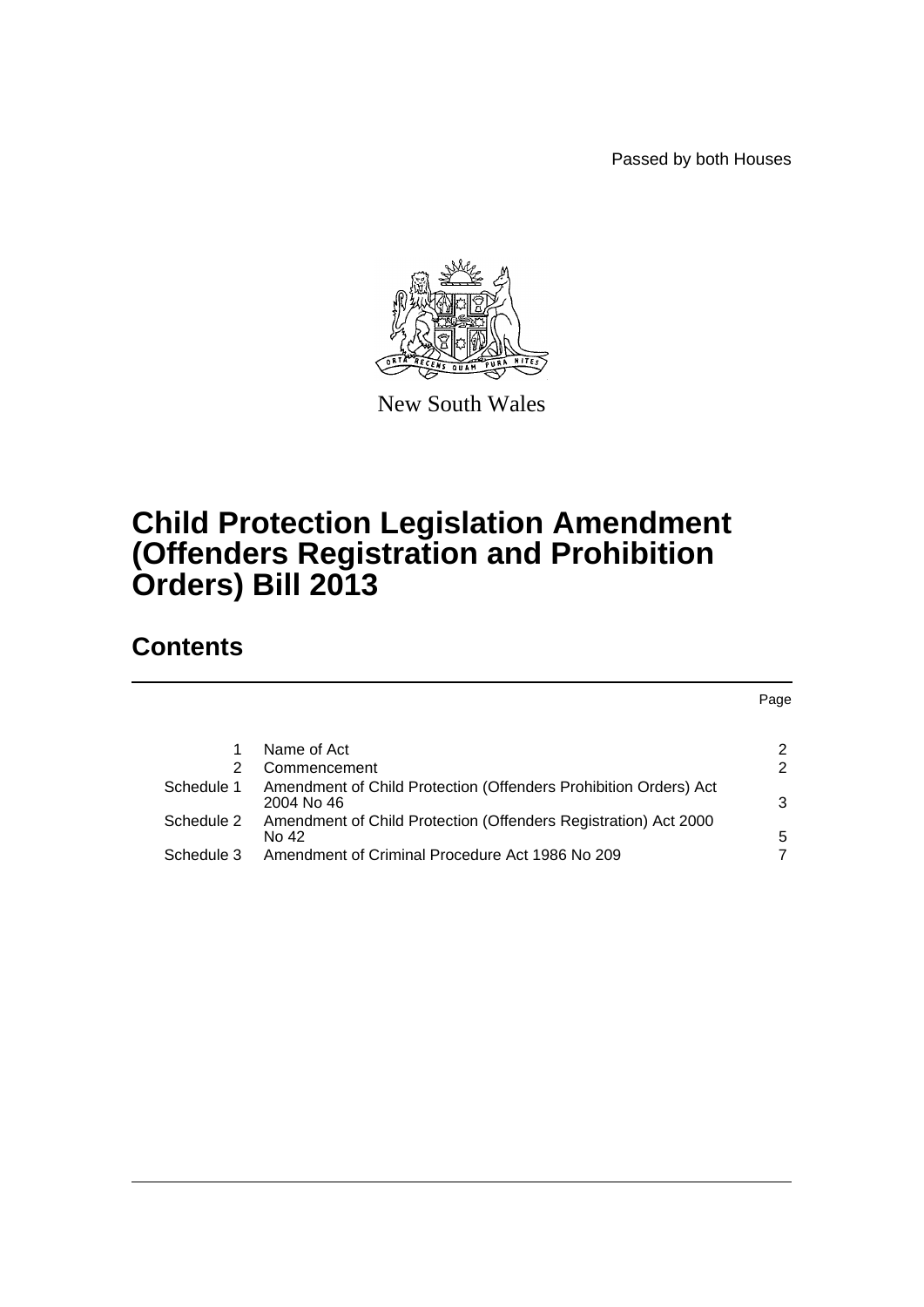*I certify that this public bill, which originated in the Legislative Assembly, has finally passed the Legislative Council and the Legislative Assembly of New South Wales.*

> *Clerk of the Legislative Assembly. Legislative Assembly, Sydney, , 2013*



New South Wales

# **Child Protection Legislation Amendment (Offenders Registration and Prohibition Orders) Bill 2013**

Act No , 2013

An Act to amend the *Child Protection (Offenders Prohibition Orders) Act 2004* with respect to orders under that Act; to amend the *Child Protection (Offenders Registration) Act 2000* with respect to inspections by police officers of the residential premises of registrable persons; and for other purposes.

*I have examined this bill and find it to correspond in all respects with the bill as finally passed by both Houses.*

*Assistant Speaker of the Legislative Assembly.*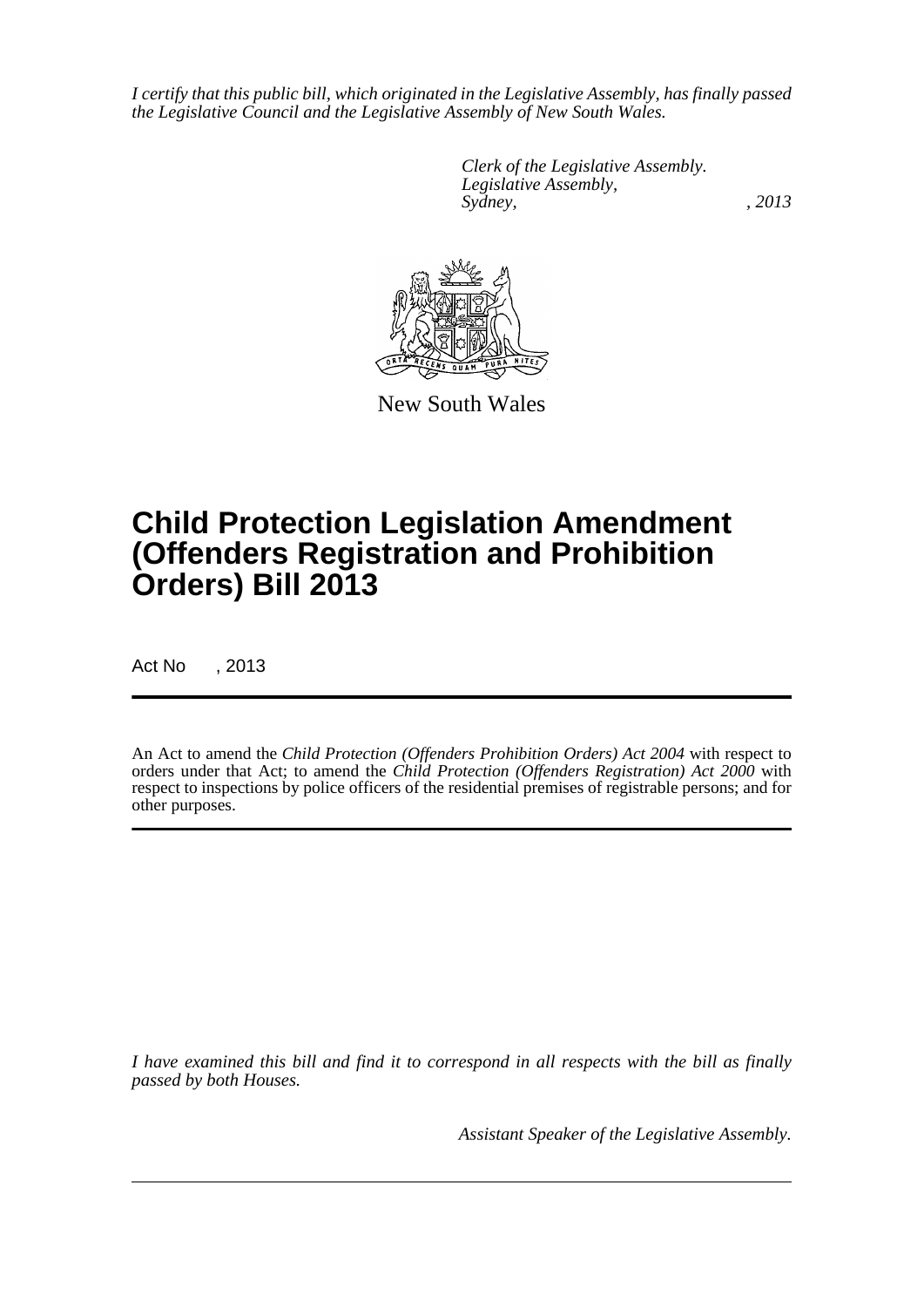Child Protection Legislation Amendment (Offenders Registration and Prohibition Orders) Bill 2013 [NSW]

### <span id="page-2-0"></span>**The Legislature of New South Wales enacts:**

### **1 Name of Act**

This Act is the *Child Protection Legislation Amendment (Offenders Registration and Prohibition Orders) Act 2013*.

### <span id="page-2-1"></span>**2 Commencement**

This Act commences on the date of assent to this Act.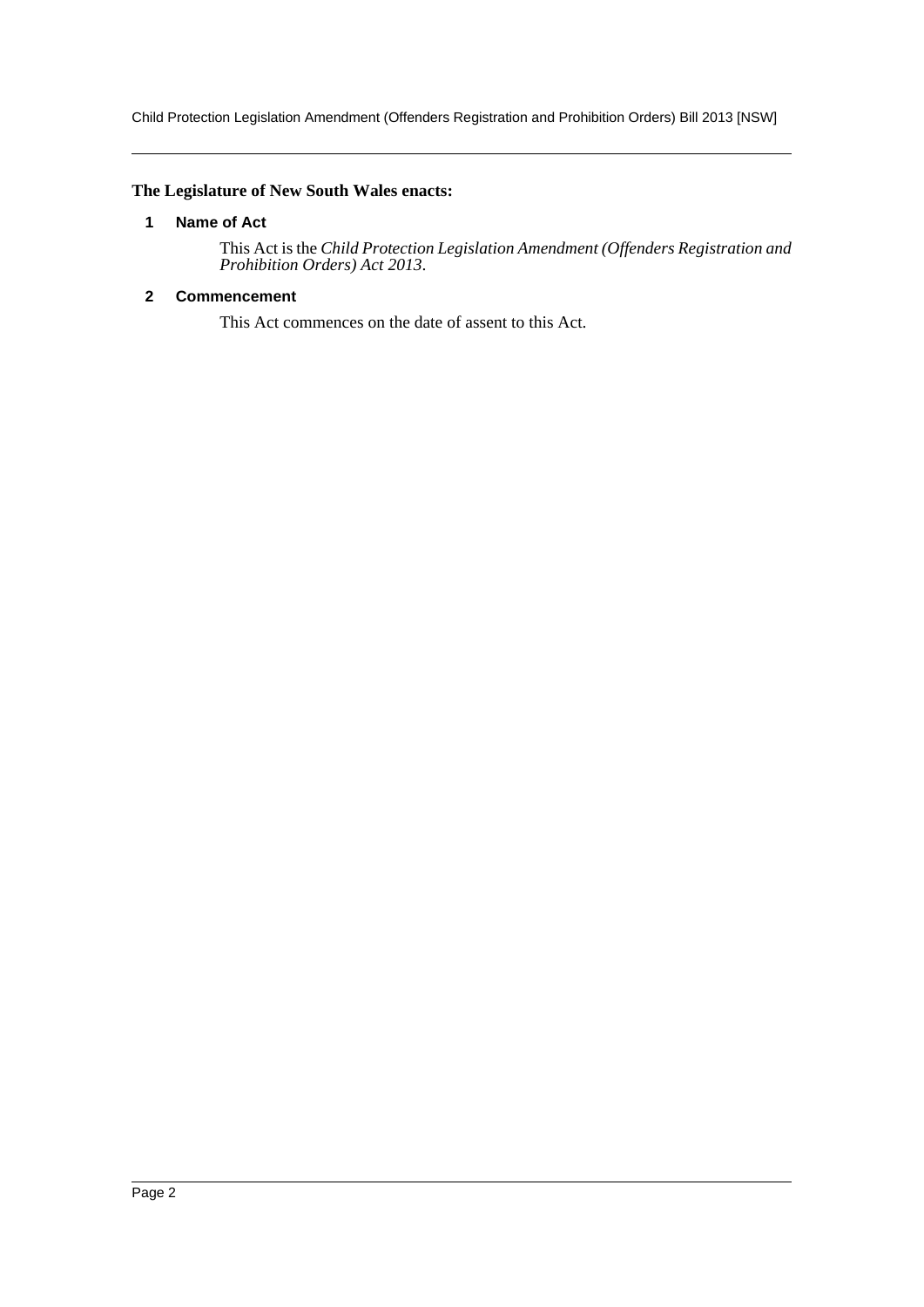Child Protection Legislation Amendment (Offenders Registration and Prohibition Orders) Bill 2013 [NSW] Schedule 1 Amendment of Child Protection (Offenders Prohibition Orders) Act 2004 No 46

### <span id="page-3-0"></span>**Schedule 1 Amendment of Child Protection (Offenders Prohibition Orders) Act 2004 No 46**

#### **[1] Section 8 Conduct that may be subject of orders**

Omit section 8 (1) (d). Insert instead:

(d) being a worker (within the meaning of the *Child Protection (Working with Children) Act 2012*) of a specified kind.

#### **[2] Section 13 Contravention of orders**

Omit "100 penalty units or imprisonment for 2 years" from section 13 (1).

Insert instead "500 penalty units or imprisonment for 5 years".

### **[3] Section 13 (1A)**

Insert after section 13 (1):

(1A) It is a defence to proceedings for an offence under this section if it is established by or on behalf of the person charged with the offence that, at the time the offence is alleged to have occurred, the person had not received a copy of the prohibition order and was otherwise unaware of the person's obligations under the order.

#### **[4] Section 16C Local Court may make contact prohibition order**

Omit section 16C (1). Insert instead:

- (1) The Local Court may make a contact prohibition order against a registrable person if:
	- (a) it is satisfied that there are sufficient grounds for making the order, or
	- (b) the Commissioner of Police and the registrable person consent to the making of the order.

### **[5] Section 17**

Omit the section. Insert instead:

### **17 Applications for orders against young registrable persons**

The Commissioner of Police may not delegate (under section 31 of the *Police Act 1990*) any of the following functions unless the delegation is made to a police officer, or to police officers of a class, prescribed by the regulations:

- (a) making an application for a prohibition order or contact prohibition order against a young registrable person,
- (b) making an application to vary or revoke a prohibition order or contact prohibition order against a young registrable person.

#### **[6] Section 20 Nature of proceedings for offences**

Insert "(except an offence under section 13)" after "this Act".

### **[7] Section 20 (2)**

Insert at the end of section 20:

(2) Chapter 5 of the *Criminal Procedure Act 1986* (which relates to the summary disposal of certain indictable offences unless an election is made to proceed on indictment) applies to and in respect of an offence under section 13.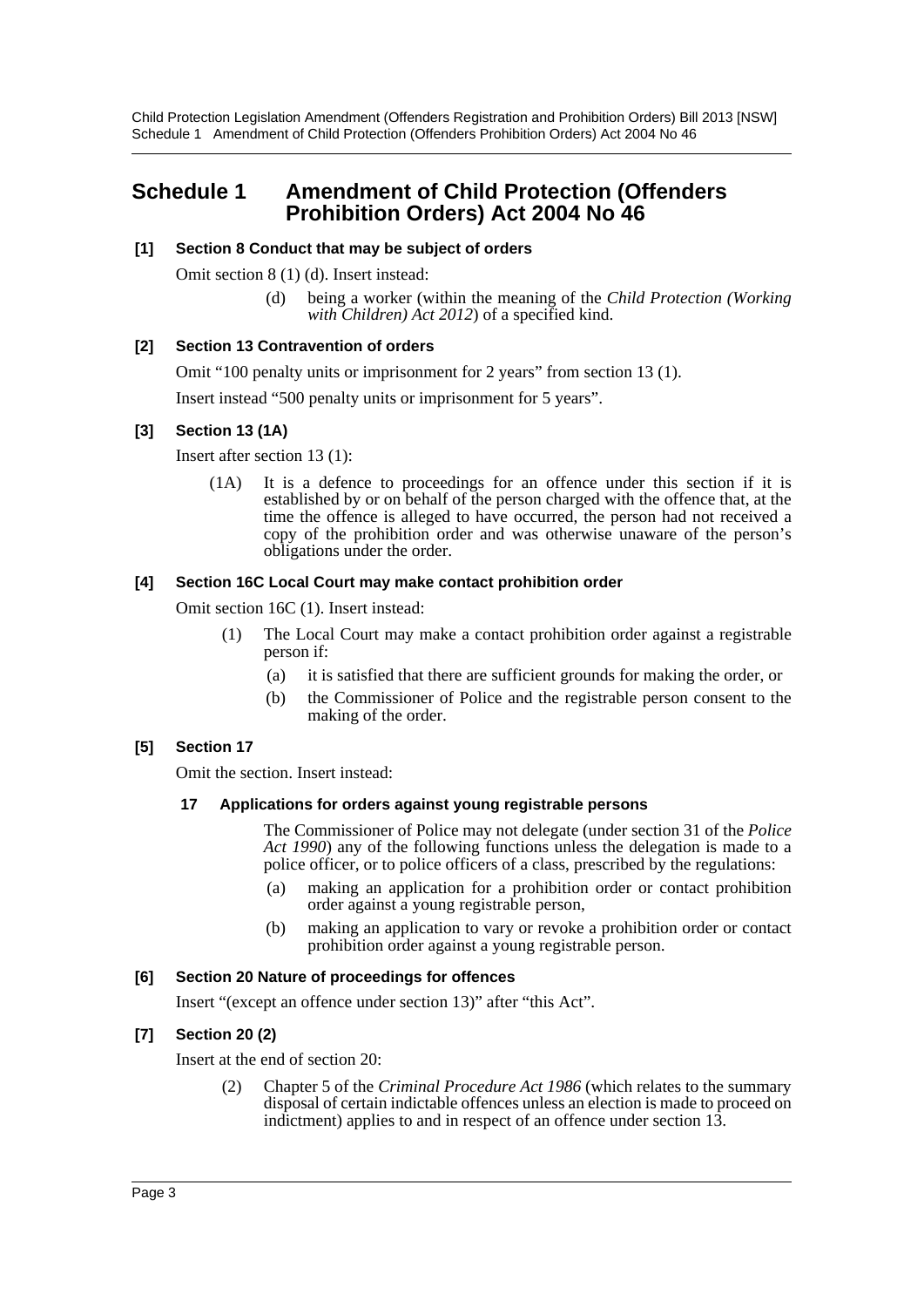Child Protection Legislation Amendment (Offenders Registration and Prohibition Orders) Bill 2013 [NSW] Schedule 1 Amendment of Child Protection (Offenders Prohibition Orders) Act 2004 No 46

### **[8] Schedule 2 Savings and transitional provisions**

Insert before clause 1:

### **Part 1 General**

### **[9] Schedule 2, clause 1 (1)**

Omit the subclause. Insert instead:

(1) The regulations may contain provisions of a savings or transitional nature consequent on the enactment of this Act or any Act that amends this Act.

### **[10] Schedule 2, Part 2, heading**

Insert after clause 1:

### **Part 2 Provisions consequent on enactment of this Act**

### **[11] Schedule 2, Part 3, heading**

Insert after clause 2:

### **Part 3 Provisions consequent on enactment of Child Protection Legislation (Registrable Persons) Amendment Act 2009**

### **[12] Schedule 2, Part 4**

Insert after clause 3:

### **Part 4 Provisions consequent on enactment of Child Protection Legislation Amendment (Offenders Registration and Prohibition Orders) Act 2013**

### **4 Definition**

In this Part:

*amending Act* means the *Child Protection Legislation Amendment (Offenders Registration and Prohibition Orders) Act 2013*.

### **5 Contravention of orders**

Section 13, as in force immediately before its amendment by the amending Act, continues to apply in respect of a contravention that occurred before that amendment.

### **6 Contact prohibition orders**

Section 16C (1), as substituted by the amending Act, does not apply in respect of an application that was made before the commencement of that substitution.

### **7 Applications for orders against young registrable persons**

Section 17, as in force immediately before its substitution by the amending Act, continues to apply in respect of an application referred to in that section that was made before that substitution.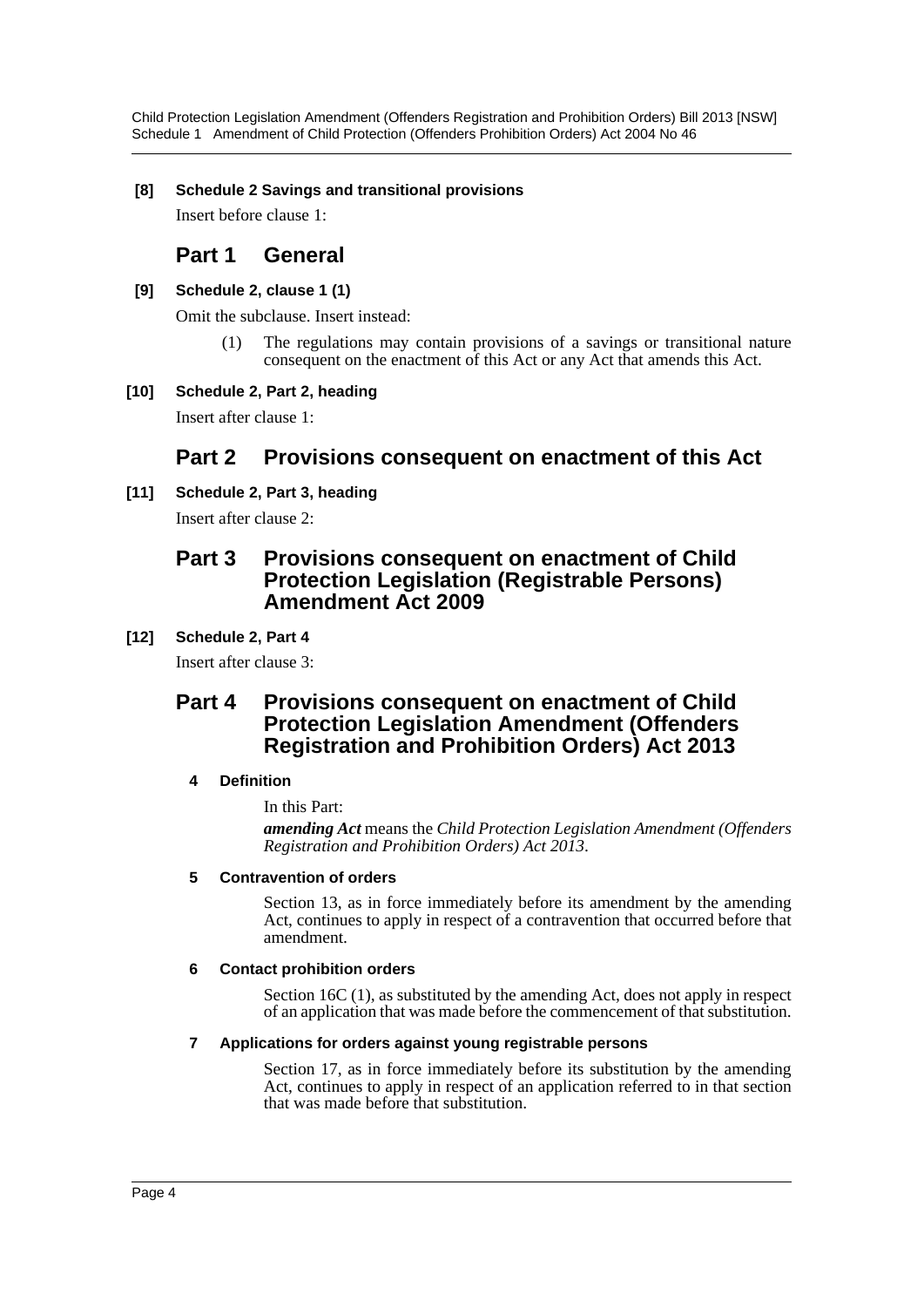Child Protection Legislation Amendment (Offenders Registration and Prohibition Orders) Bill 2013 [NSW] Schedule 2 Amendment of Child Protection (Offenders Registration) Act 2000 No 42

### <span id="page-5-0"></span>**Schedule 2 Amendment of Child Protection (Offenders Registration) Act 2000 No 42**

### **[1] Part 3, Division 7A**

Insert after Division 7:

### **Division 7A Entry by police to residential premises**

#### **16C Entry by police officers to verify residence**

One or more police officers may, without prior notice, enter and inspect any residential premises of a registrable person for the purpose of verifying any relevant personal information reported by the registrable person under section 9.

**Note.** Section 201 of the *Law Enforcement (Powers and Responsibilities) Act 2002* applies in respect of any such entry (see, particularly, section 201 (3) (c) of that Act).

- (2) The power of entry and inspection under this section may be exercised in respect of any particular residential premises of a registrable person:
	- (a) twice during the first 12-month period following the making of an initial report by the registrable person under Division 2 (only one of which may be exercised after the period of 28 days following the making of that report), and
	- (b) once during each following 12-month period.
- (3) A power may not be exercised under this section if the relevant reporting period of the registrable person has expired.
- (4) A registrable person must allow a police officer to enter and inspect any residential premises of the registrable person under this section and must co-operate with any such police officer with respect to that entry and inspection.
- (5) For the avoidance of doubt, an obligation imposed on a registrable person under subsection (4) is a reporting obligation of the registrable person.
- (6) A power is not exercisable under this section in respect of any part of residential premises that is occupied exclusively by a person other than the registrable person unless the police officer exercising the power has reasonable grounds for suspecting that the part of the premises is used by the registrable person.
- (7) In this section:

*residential premises* of a registrable person means premises identified by the registrable person under section 9 (1) (d) as an address at which the registrable person generally resides.

### **[2] Schedule 2 Savings, transitional and other provisions**

Omit clause 1 (1). Insert instead:

(1) The regulations may contain provisions of a savings or transitional nature consequent on the enactment of this Act or any Act that amends this Act.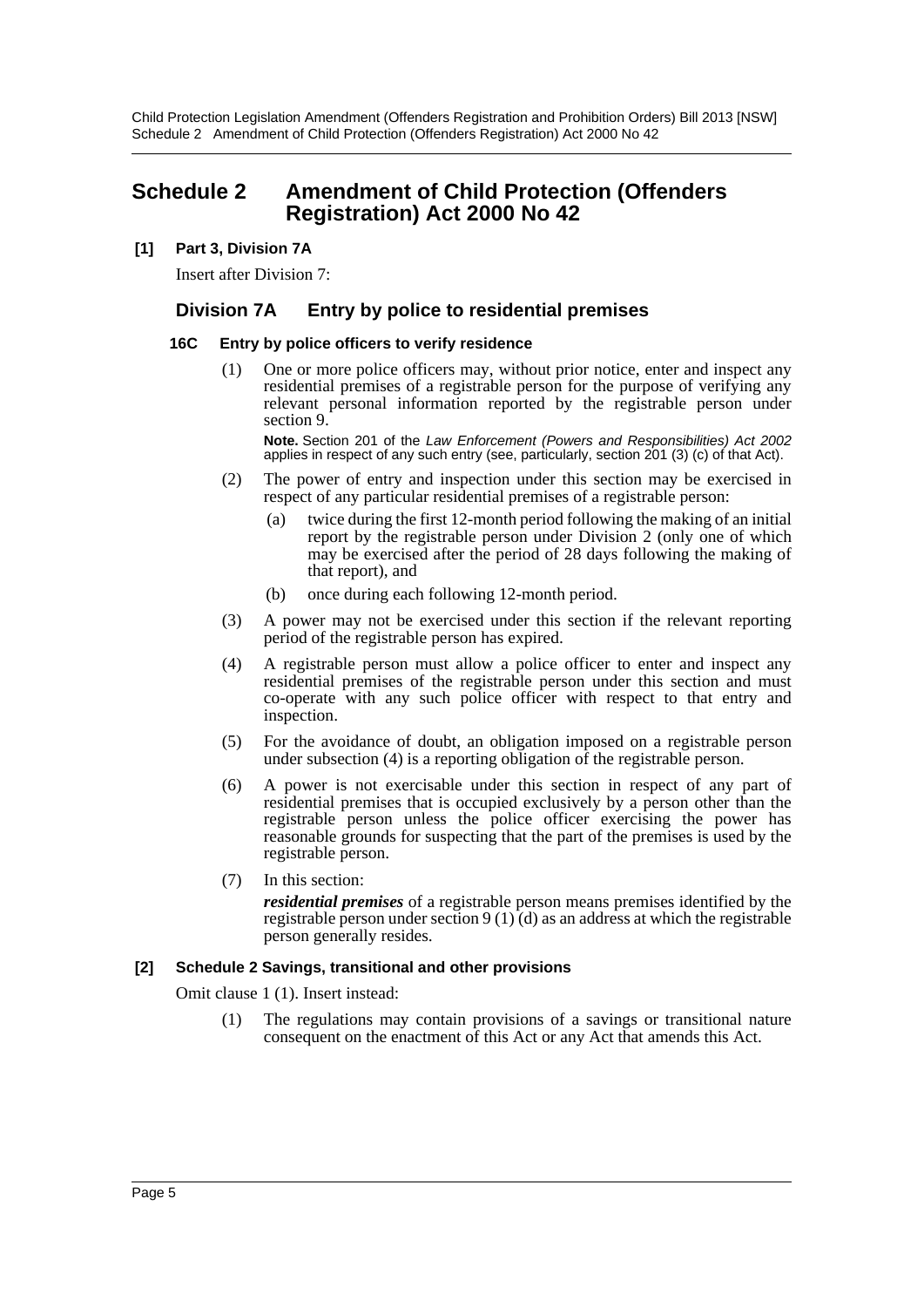Child Protection Legislation Amendment (Offenders Registration and Prohibition Orders) Bill 2013 [NSW] Schedule 2 Amendment of Child Protection (Offenders Registration) Act 2000 No 42

### **[3] Schedule 2, Part 9**

Insert after Part 8:

### **Part 9 Provisions consequent on enactment of Child Protection Legislation Amendment (Offenders Registration and Prohibition Orders) Act 2013**

### **21 Entry by police to residential premises**

The powers under section 16C may be exercised in respect of residential premises of a registrable person even if the initial report was made by the registrable person before the commencement of that section.